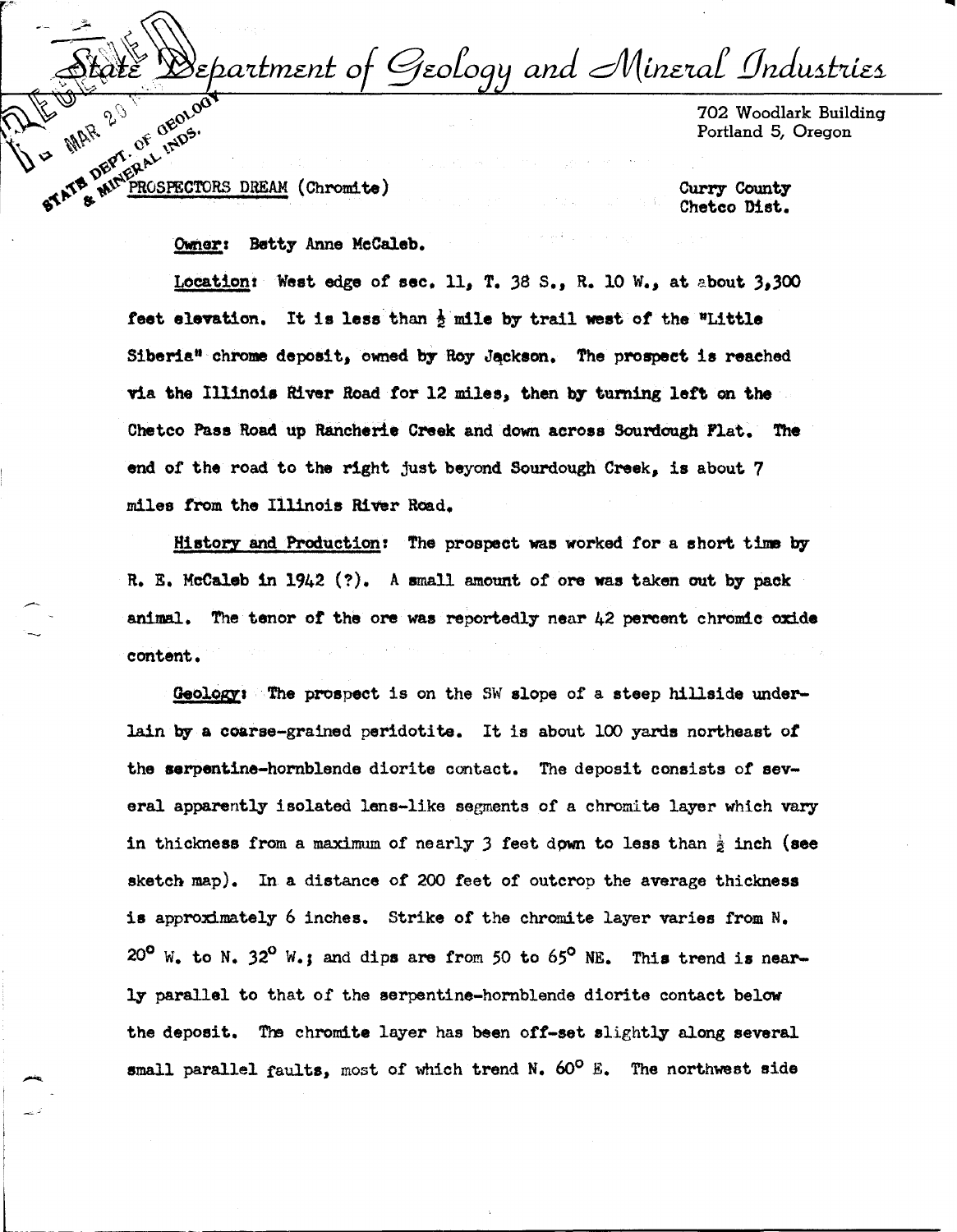$-2-$ 

-

of most of the faults has been offset slightly to the southwest.

The country rock near the deposit is a partly serpentinized, very coarse-grained dunite. Occasional olivine crystals are as large as 2 inches 1n diameter.

The deposit ia perhaps the best exposed of the chromite deposits in SW Oregon. Further prospecting along the strike of such deposits may lead to discovery of other segments. The layer is discontinuous, having been drawn out along the trike to **a** narrow trace. It completely **disappears**  on the surface only to reappear again along the strike.

An ore body of this type must have formed by magmatic segregation, i.e., the chromite crystallized out at about the same time as the olivine and rare pyroxene in the surrounding peridotite. The accumulation of chromite crystals under the influence of gravity followed by fiowage of the still plastic magma during intrusion could explain the formation of such **deposits.** 

Date visited: 7/21/54.

Inrormanti R. E. Mccaleb

**Report by:** L. R.

 $\leftarrow$ 

\* \* \* \* \*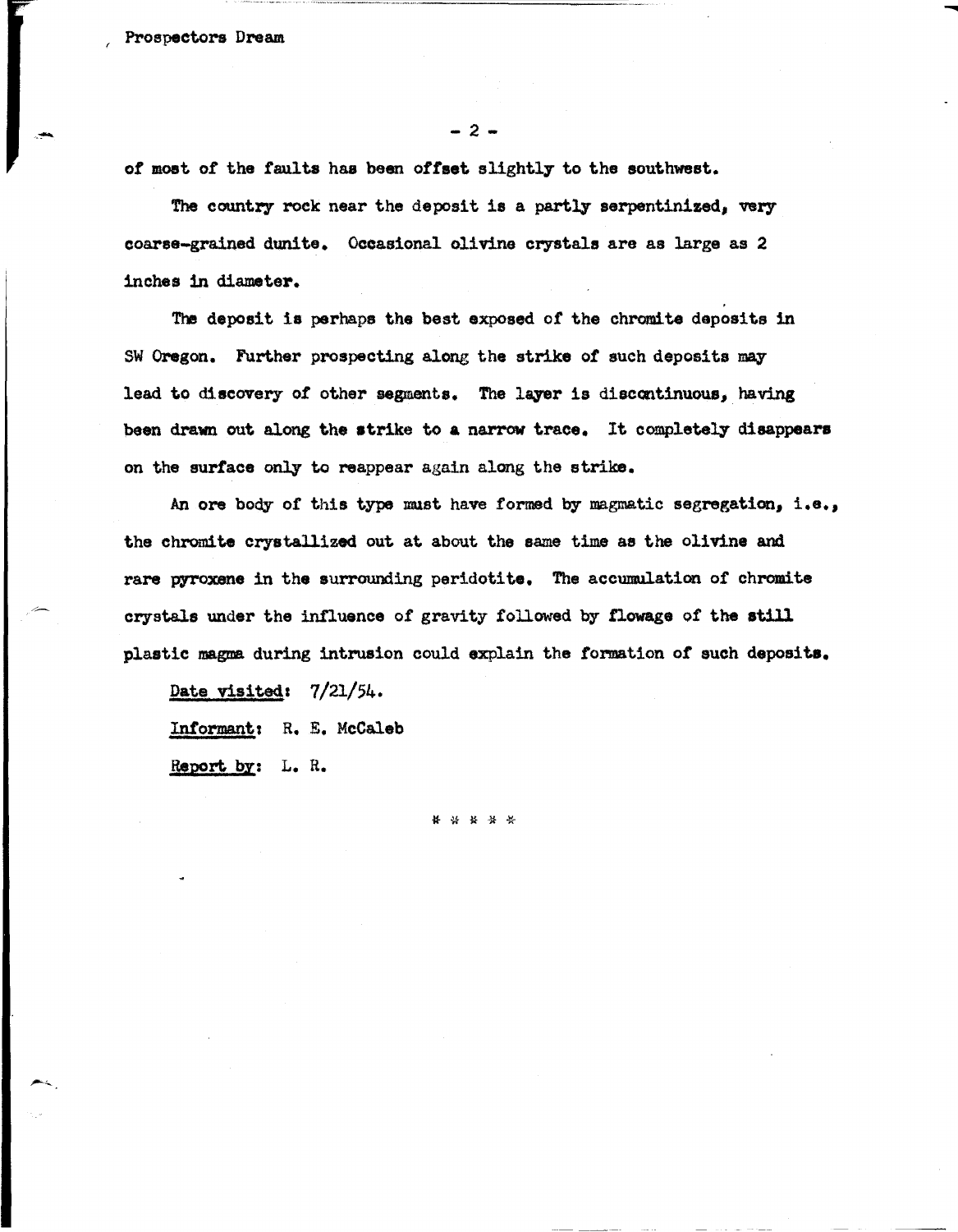## CRIB MINERAL RESOURCES FILE 12

|  | RECURD IDENTIFICATION |  |  |  |  |  |
|--|-----------------------|--|--|--|--|--|
|  |                       |  |  |  |  |  |
|  |                       |  |  |  |  |  |
|  |                       |  |  |  |  |  |

RECORD NO. ............ M061573 RECORD TYPE........... XIM COUNTRY/ORGANIZATION. USES DEPOSIT NO. .......... DDGM1 93-5 MAP CODE ND. OF REC..

## REPORTER

| NAME  JOHNSDN, MAUREEN G. |                                       |
|---------------------------|---------------------------------------|
|                           |                                       |
| UPDATED 81 04             |                                       |
|                           | BY FERNS, MARK L. (BROOKS, HOWARD C.) |

## NAME AND LOCATION

DEPOSIT NAME................ PROSPECTORS DREAM

COUNTRY CODE................. US COUNTRY NAME: UNITED STATES

Cheterlist

STATE CODE................ OR STATE NAME: DRESON

COUNTY................... CURRY DRAINAGE AREA............ 17100312 PACIFIC NORTHWEST PHYSIDGRAPHIC PRDV....... 13 KLAMATH MOUNTAINS LAND CLASSIFICATION....... 43

QUAD SCALE QUAD NO OR NAME 1: 62500 PEARSOLL PEAK

LATITUDE LONG ITUDE  $123 - 51 - 13W$  $42 - 16 - 38N$ 

UTM ZONE ND UTM NORTHING UTM EASTING 4680700. 429610.  $+10$ 

**TWP**...... 385 RANGE..... 10W SECTION... 11 MERIDIAN. W.M.

ALTITUDE.. 3280 FT

POSITION FROM NEAREST PROMINENT LOCALITY: 1.5 MILES SOUTH PEARSOLL PEAK

COMMODITY INFORMATION COMMODITIES PRESENT ........... CR RH